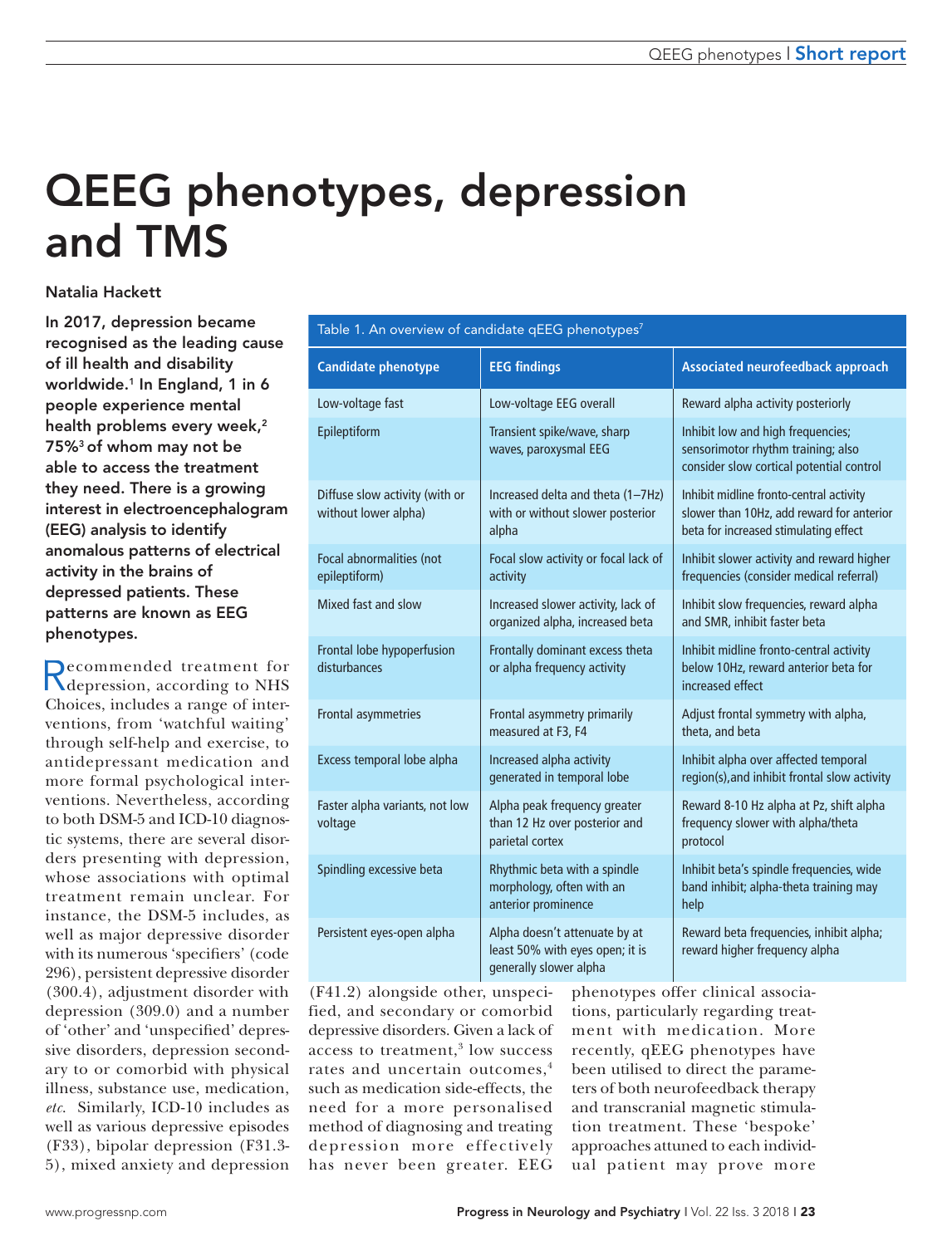effective than 'blanket' approaches, such as left frontal rapid TMS for all patients with depression.

## EEG phenotypes and their associations

Raw EEG waveforms can be digitalised by computer, producing a map based on these measurements, alongside quantitative comparison with normative samples, resulting in a quantitative EEG (qEEG) for interpretation by a clinician. EEG recording is non-invasive and safe.5 Recognisable patterns of EEG appearances in patients with psychological disorders are classified as specific qEEG phenotypes. These anomalous phenotypes mediate between an indvidual's genetics and neurophysiology, and their cognition, emotion and behaviour. An advantage of the phenotypic approach is that it transcends categorical diagnoses based on symptom criteria: beyond symptoms, it provides a reliable measure of brain functioning, information potentially valuable in treatment planning.6 qEEG phenotypes do not require a diagnosis to suggest an effective treatment: it has become clear that patients, despite similar symptoms, may manifest different phenotypes underpinning those symptoms, which in turn require a variety of treatment approaches. A particular phenotype may be present in several DSM categories. One example is an excess frontal theta phenotype, seen in, but not limited to, ADHD patients: excess frontal theta occurs in other disorders, notably major depression.7 This commonality may indicate that such depressed patients may require an antidepressant with stimulant-like properties, such as reboxetine, which is closely related to atomoxetine.

Currently, 11 qEEG phenotypes have been identified (see Table 1); each indicates a specific neurofeedback intervention, where patients learn to modify their own EEG for therapeutic purposes.

Furthermore, qEEG phenotypes have been utilised to predict treatment outcome, and guide treatment planning. Results from a retrospective qEEG study of patients with DSM categorised attentional and mood disorders suggested that adopting a phenotypic perspective may enhance efficacy. 8 Following pre-treatment EEG and qEEG analysis, similar EEG pattern subgroups were identified: relative alpha frequency excess, relative theta frequency excess, and/or inter-hemispheric hypercoherence. Ignoring the DSM diagnosis, certain classes of drugs elicited similar responses amongst patients with EEG features in common and therefore in the same subgroup. For example, the frontal alpha excess subgroup was 87% responsive to antidepressants, whilst the frontal theta excess subgroup was 100% responsive to stimulants.8

Confirmation was achieved by Wright and Gunkelman<sup>9</sup> who demonstrated that an improved outcome was seen using qEEG to guide neurofeedback. Following the retrospective study, Suffin *et al.*<sup>10</sup> conducted a randomised controlled trial involving patients with chronic treatment-resistant depression. Half were given medication based on standard practice, the other half prescribed for based on the results of qEEG analysis. Clinicians were blind to treatment. Significant improvements were seen amongst the group treated according to qEEG, whereas the group treated according to standard practice saw little to no improvement.

### TMS treatment in depression

Since TMS was proposed as an important tool for therapy in psychiatric disorders, many studies have taken place. A number of reviews of the treatment applications of TMS, most notably those by George and Belmaker, 2006<sup>11</sup> and Wassermann *et al.* 2008,<sup>12</sup> are now available.

TMS has mostly focused on the treatment of depression, by applying rapid rTMS over the left prefrontal cortex. A recent review concluded that 'the antidepressive properties of rTMS now appear obvious'.<sup>13</sup> A 2002 study<sup>14</sup> showed that rTMS to the left frontal cortex led to 50% of patients with major depression having a sustained antidepressant response at two months follow up. A further study<sup>15</sup> reported a 22% reduction in symptoms, compared with a 9% reduction in a sham TMS treatment group. However, a 50% reduction in symptoms is by convention required to classify patients as treatment responsive in depression interventions: across studies, the traditional left frontal TMS response rate for depression is about 1 in 3 (Mortimer A, personal communication 2018). Even so, NICE guidelines<sup>16</sup> approve the use of TMS, and describe the efficacy and safety outcomes that are available from published literature. There are, however, unanswered questions regarding how TMS compares with other treatments across the spectrum of presentations of depression, because TMS has been largely considered for patients resistant to first-line therapies. TMS does, however, afford some distinct advantages compared with the alternatives. It is a good choice for patients unable to tolerate the side-effects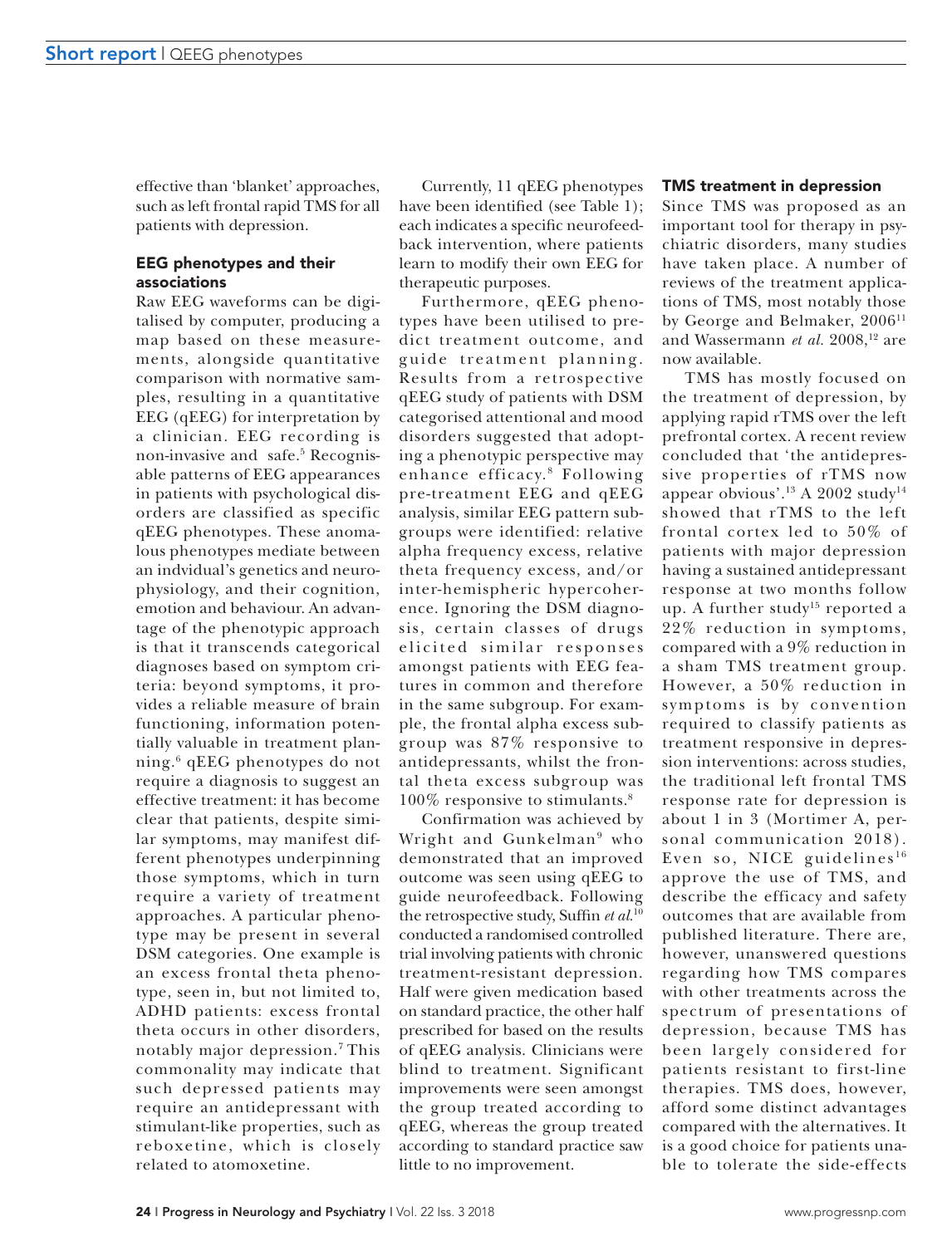and interactions associated with many drugs used to treat depression: TMS works without side-effects, being non-invasive and non-systemic. Adherence to treatment is not in question: the treatment is obser ved by those delivering it. Furthermore, no effort on the part of the patient, as opposed to their contribution to psychological interventions, is required. Indeed, a recent study appraised the cost effectiveness of TMS as opposed to antidepressant medication over a lifetime. It was concluded that the probability of rTMS being cost-effective vs medication exceeded 70%.17

# Combining TMS with qEEG: a more tailored treatment?

To improve efficacy and therefore the clinical usefulness of TMS, qEEG guidance may afford potential. Two approaches are currently in development. The first, magno-EEG resonant therapy (MERT) uses the EEG to identify the magnetic resonance stimulus intensity, frequency, location and duration required to normalise anomalous qEEG activity, particularly the dominant alpha frequency, which is still considered a 'hallmark of depression'.18 Here, instead of using the generic left frontal rapid TMS protocol, a tailored treatment is provided on the basis of the qEEG.

The second approach has been developed by NAViGO, a community interest company (CIC) commissioned by the NHS to provide mental health and social care in North East Lincolnshire. NAViGO is currently the only treatment facility worldwide that utilises qEEG to indicate a 'bespoke' TMS treatment for each patient.19 Through a series of brain imaging and analysis



Figure 1. Maps for the frequency power spectra before and after treatment with



techniques, anomalous qEEG phenotypes are identified. TMS treatment parameters involving application to specific brain regions, at stipulated frequencies, are then derived. These predictions appear to have met with some success: a response rate of 60%, 20 approximately 2 in 3 (twice that with traditional left frontal TMS) is claimed. This 'targeted treatment' also requires fewer applications – approximately 10, compared with the 20–30 treatments required with the left frontal approach. No clinical publications about this ongoing work are currently available, for commercial reasons: the information is derived from NAViGO's website. Figure 1 shows two maps for the frequency power

spectra before and after treatment with TMS on a patient who suffered with depression and anxiety.

Recording the EEG concurrently to TMS is another potential option: the literature $21-2$ provides a description of the challenges arising from TMS-induced electromagnetic and physiologic artefacts. By applying modifying strategies, such as using TMS-compatible EEG systems, filtering any remaining artefacts and conducting controlled experiments, interpretable data can be obtained.

## Discussion

Despite the reliable nature of anomalous neurophysiology captured by qEEG phenotype